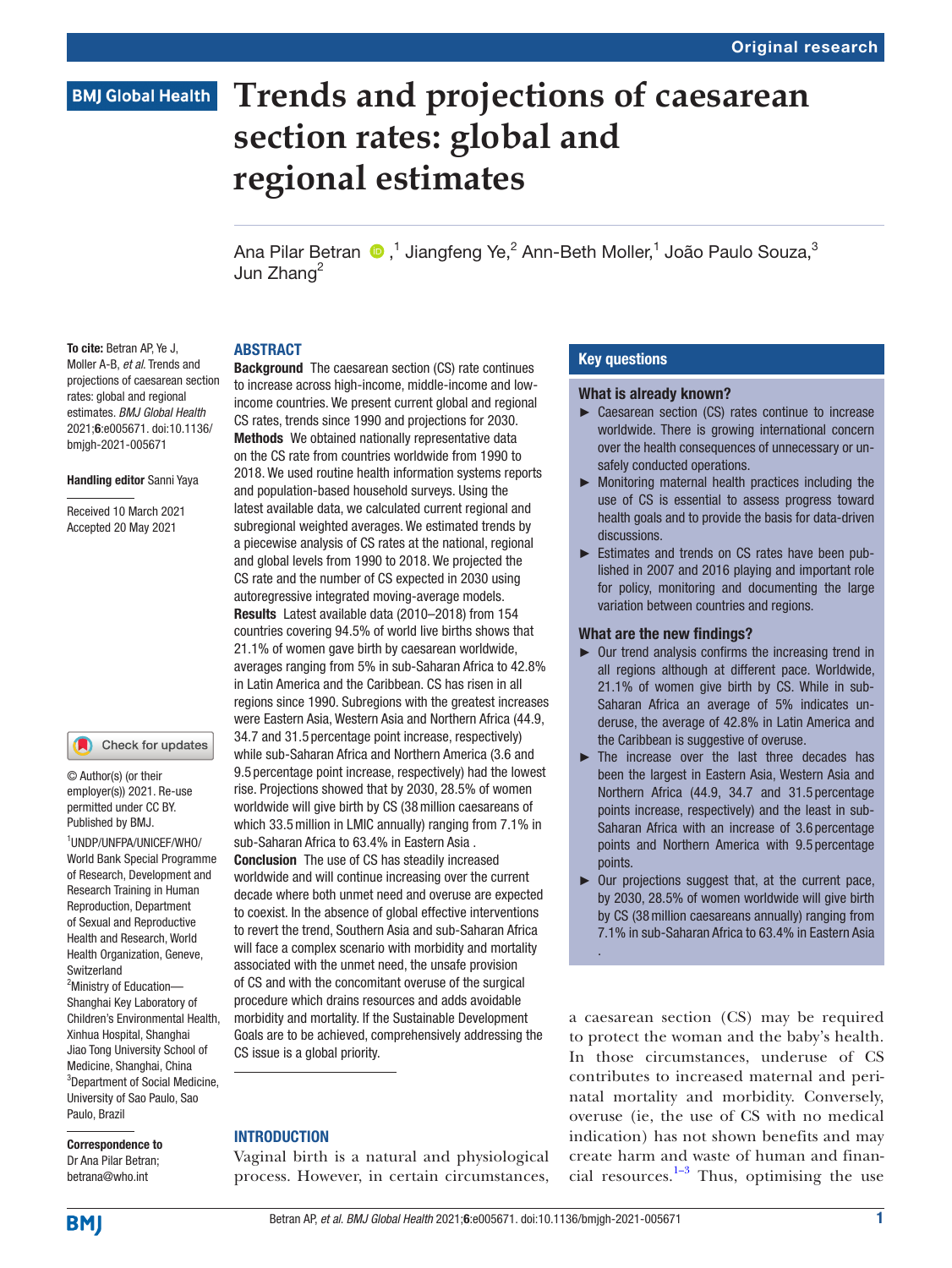## Key questions

## What do the new findings imply?

- $\blacktriangleright$  In the absence of global effective interventions to revert the trend, regions like Southern Asia and sub-Saharan Africa will face a complex scenario with morbidity and mortality associated with the unmet need, the unsafe provision of CS and with the concomitant overuse of the surgical procedure which drains resources and adds avoidable morbidity and mortality.
- ► If the sustainable development goals are to be achieved within the next decade, comprehensively addressing the CS issue is a global priority.
- $\triangleright$  Given the continuing increase in the use of CS globally, the persistent inequalities among countries and the unknown consequences, routine global monitoring of CS should remain a priority to generate awareness and advocate for appropriate, evidence based, and respectful care during pregnancy and childbirth.
- ► Monitoring within country variation is also crucial and policymakers should consider the use of monitoring strategies and systems such as the Robson classification to evaluate trends on CS rates and maternal and infant outcomes in a more action-oriented and meaningful manner.

of CS is of global concern and a challenge in public health.<sup>45</sup>

In this context, many countries face a double burden related to CS (ie, unmet need of CS coupled with CS provided unsafely) while others, mostly due to inequity in health, face a triple burden (ie, the double burden that affects a fraction of the population is aggravated by overuse of CS in other fraction of the population). $67$  Considering the prospects of significant population growth in countries affected by the double and triple burden, it could be anticipated that the overuse of CS, unsafe provision of CS and unmet need of CS may emerge as an obstacle to achieve the Sustainable Development Goals (SDGs) in 2030.

Global and regional estimates on the use of CS have been published previously to monitor improvements and changes towards global health targets.<sup>6  $\frac{8}{3}$ </sup> We set up to update these previous estimates and generate projections for 2030 within the time frame for achieving the SDGs[.9](#page-7-3) Based on these projections, policy-makers and other stakeholders could develop measures to mitigate the burden of unmet need of CS, overuse of CS and unsafe CS.

## **METHODS**

## Source of caesarean section rates at national level

We defined the rate of CS as a percentage calculated by dividing the number of caesarean births over the total number of live births in a given year.<sup>6 8</sup> We searched to identify national-level data on CS rates which were derived from two main sources: (1) routine health information system reports from ministries of health (MoH) or national statistics offices (NSO) and (2) populationbased household surveys such as the Demographic and Health Surveys  $(DHS),<sup>10</sup>$  the Multiple Indicator Cluster

Surveys (MICS), $^{11}$  Reproductive Health Surveys<sup>12</sup> and other national surveys (eg, Family Health Surveys), as well as special national perinatal studies.<sup>13</sup>

Both MoH and NSO websites were systematically searched for all 194 WHO Member States ([www.who.int/](www.who.int/countries/en/) [countries/en/](www.who.int/countries/en/)) without any language restrictions. MoH websites were identified via Google searches applying the search terms '(country name) ministry of health'. NSO were identified from the UN website, which provides links to all NSOs [\(https://unstats.un.org/home/nso\\_sites/](https://unstats.un.org/home/nso_sites/)). These pages were searched using terms such as 'annual MoH or NSO reports', 'annual MoH or NSO statistics' and 'perinatal and reproductive health statistics'. They used the website search functions for terms such as CS and abdominal delivery. Although a tool for standardised appraisal of public health information systems has not been developed and applied for high-income countries,<sup>[14](#page-7-8)</sup> routine data for health indicators are normally used for monitoring and international comparisons.<sup>[15](#page-7-9)</sup>

Data from population-based household surveys were used mainly for low-income and middle-income countries where routine health information systems in some cases are not deemed reliable or complete. The  $DHS<sup>10</sup>$  $DHS<sup>10</sup>$  $DHS<sup>10</sup>$ and the  $MICS<sup>11</sup>$  $MICS<sup>11</sup>$  $MICS<sup>11</sup>$  are considered the best available source of several types of demographic and health indicators in these countries. During the last three decades, these surveys have been extensively used in epidemiology and health policy planning at country level.<sup>6 8 16 17</sup> In both programmes, surveys are conducted by trained personnel using standardised questionnaires and rigorous methods for data collection and processing. As these surveys are typically conducted about every 5years, comparisons over time are possible. The figures for CS rates obtained through the DHS refer to births between 3 and 5 years before the survey's date; in the MICS, they refer to births occurring in the two previous years.

Data on CS rates at the national level was compiled from 1990 up to 2019. The final database (May 2020) for analysis included 2024 data points for 182 countries [\(online supplemental table 5](https://dx.doi.org/10.1136/bmjgh-2021-005671)). Countries with the latest available CS rate records in or after 2010 were included in the current global and regional estimates (n=154, coverage=94.5%); those countries with a minimum of two observed CS rate data points within the period were included in the trend analyses (n=159, coverage=96.9%).

## Global and regional estimates

The latest available data from each country was used to calculate the current global and regional CS rates. However, if the most recent available data predated 2010, then the country was excluded from this analysis because we considered it too old. Countries were grouped according to the United Nations' geographical grouping [\(online supplemental box 2\)](https://dx.doi.org/10.1136/bmjgh-2021-005671).<sup>18</sup> Regional and subregional averages for the proportion of CS were calculated as weighted means based on the country's share of live births in 2018 in the region or subregion, respectively.<sup>[19](#page-7-11)</sup>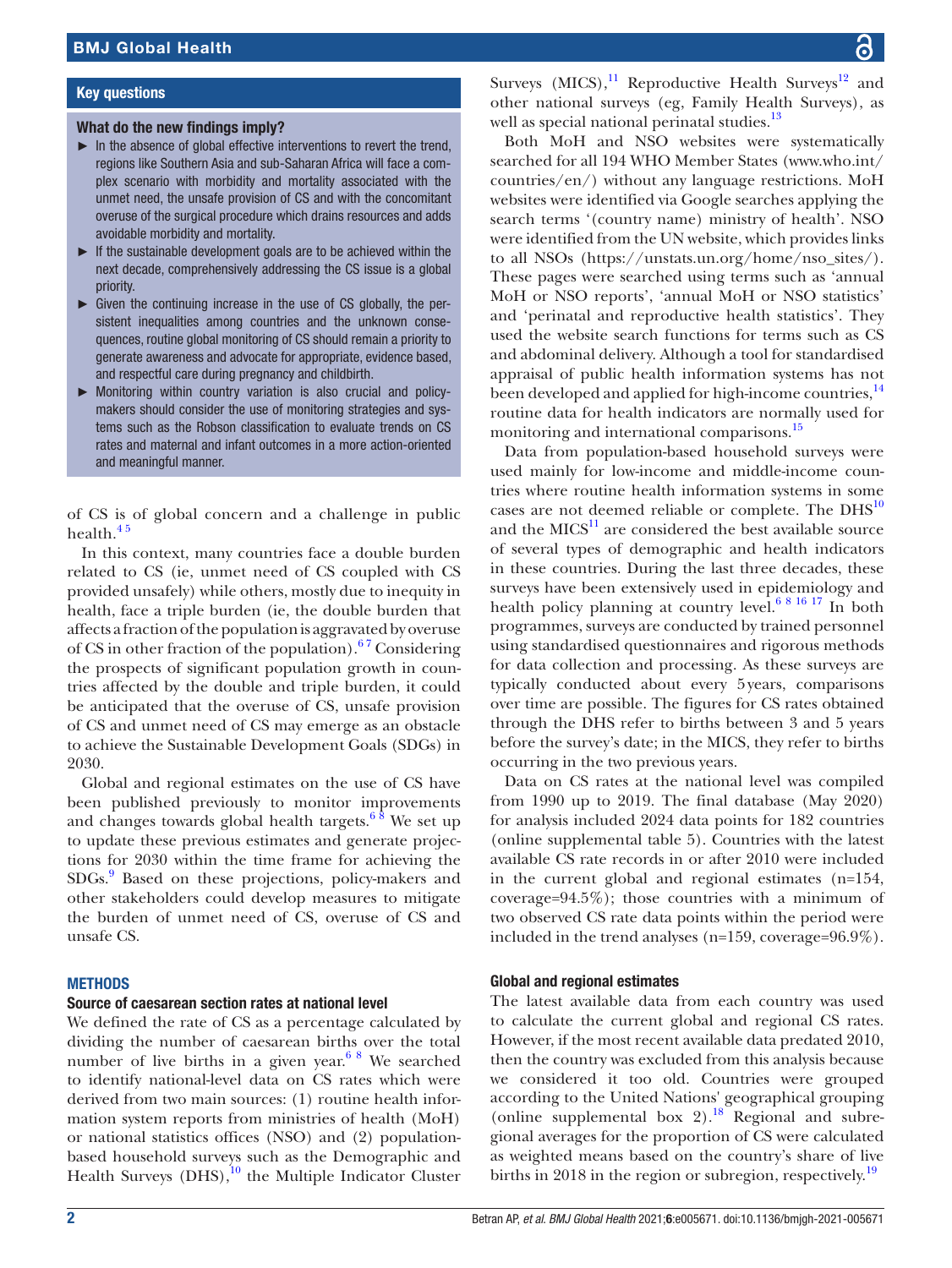'Coverage' was used as a measure to express how representative an estimate was regarding the region or subregion. Regional and subregional coverage were calculated as the proportion of total regional and subregional live births for which nationally representative data on CS were available. Estimates for subregions with coverage less than 60% were not calculated. We followed the Guidelines for Accurate and Transparent Health Estimates Reporting (GATHER) statement in developing the database, analysis and presentation of the study [\(online](https://dx.doi.org/10.1136/bmjgh-2021-005671) supplemental box  $1$ ).<sup>[20](#page-7-12)</sup>

#### Trends on caesarean section rates

We analysed the piecewise trend of CS rates at the national, regional and global levels from 1990 to 2018 in three periods: 1990–2000, 2000–2010 and 2010– 2018. Two countries (Zambia and Zimbabwe) had data pertaining to 2019 and were included. Countries with a minimum of two data points (observed CS rates) within the period (1990–2018) were included in the analyses. As most countries did not have CS rate records yearly, we performed data imputation. First, we conducted a linear interpolation between available data points (observed CS rates) for each country. Second, missing values from 1990 through the first available data point and the latest available data point through 2018 were filled in using multiple imputations. A Markov chain Monte Carlo method with five imputations was performed to impute all the missing values of CS rate for each country.<sup>21  $\overline{22}$ </sup> We described the CS rate changes at the regional, subregional and global levels. The CS rate changes at the national level were calculated by subtracting the earliest CS rate from the latest CS rate during each period. Regional, subregional and global averages for the CS rate changes were calculated as the weighted means of the CS rate changes at the national level using the number of live births of each country in 2005 as the weight. The method described above has been used in previous published trend analysis of  $CS.6$  $CS.6$ 

#### Projections of caesarean section rates for 2030

We generated projections of CS rates in 2021, 2025 and 2030 to predict the trend of CS rates. Predictions were calculated using the autoregressive integrated movingaverage (ARIMA) models $^{23}$  fitted for the CS rate at the subregional level, which represented what would happen if the past decades' CS rate trajectory continued until 2030.

The subregions were categorised into three groups based on the availability of nationally representative data on CS rates during the periods of 2010–2018, 2000–2018 or 1990–2018. Given the number of data points required for generating reliable projections of CS rates, the period of reference was determined based on the availability of nationally representative data on CS rates. In subregions with more than 80% of data on national CS rates from 2010 to 2018, we used data from 2005-2018 to fit the ARIMA models. For subregions with more than 80% of data from 2000 to 2018, but with insufficient data from 2010 to 2018, CS rates from 2000 to 2018 were included for the projection. In subregions with less than 80% of data from 2000 to 2018, the ARIMA models were fitted with data for the whole period (1990–2018).

Stationarity of the CS rate series was judged by examining the autocorrelation function plots. For non-stationary series, differencing was performed to transform it into a stationary series. The minimum information criterion, extended sample autocorrelation function and the smallest canonical correlation method were performed to identify the orders of ARIMA processes tentatively. Candidate models with the smallest BIC statistics and the residuals' autocorrelations were non-significant at the level of 0.05 were selected. Based on the final selected models, we forecasted CS rates at subregional in 2021, 2025 and 2030. The projections at the regional and global level were calculated as weighted means based on the share of live births by subregion in the corresponding year. $^{23}$ 

We used PROC MI, PROC GLIMMIX, and PROC ARIMA in SAS V.9.4 (SAS Institute) to perform the analyses. Detailed description of statistical methods and codes is available in [online supplemental appendix](https://dx.doi.org/10.1136/bmjgh-2021-005671).

#### RESULTS

#### Current caesaeran section rates worldwide

A total of 154 countries with CS rate records in 2010 or later were included to describe current CS rates worldwide. This represents 94.5% of the world's live births in 2018. The global CS rate was 21.1% with averages of 8.2%, 24.2% and 27.2% in the least, less and more developed regions, respectively ([table](#page-3-0) 1). Lowest rates are found in sub-Saharan Africa (5.0%, 39 countries, 88.6% births coverage) and highest rates in Latin America and the Caribbean (42.8%, 23 countries, 91.2% births coverage). Estimates of current CS rates using data with imputation are available in the [online supplemental table 1](https://dx.doi.org/10.1136/bmjgh-2021-005671). The weighted mean of the difference between estimate CS rates at subregional level using original dataset and the imputed dataset is  $2.5\%$  (95% CI 0.1% to 4.9%). The top five countries with the highest CS rate worldwide were: Dominican Republic (58.1%), Brazil (55.7%), Cyprus (55.3%), Egypt (51.8%) and Turkey (50.8%), which also represented the highest CS rate in Americas, Asia, and Africa. In Europe, the highest CS rate was found in Romania (46.9%). The five countries with the lowest CS rate around the world belong to Africa: Chad (1.4%), Niger (1.4%), Ethiopia (1.9%), Madagascar (2%) and Cameroon (2.4%). Countries with the lowest CS rates in other regions were Timor-Leste (3.5%) in Asia, Papua New Guinea (3.0%) in Oceania, Netherlands (14.9%) in Europe and Haiti (5.4%) in Latin America [\(online](https://dx.doi.org/10.1136/bmjgh-2021-005671) [supplemental table 5\)](https://dx.doi.org/10.1136/bmjgh-2021-005671).

#### Trends of caesaeran section rates

[Table](#page-4-0) 2 shows the changes in the global, regional and subregional CS rates from 1990 to 2018 based on data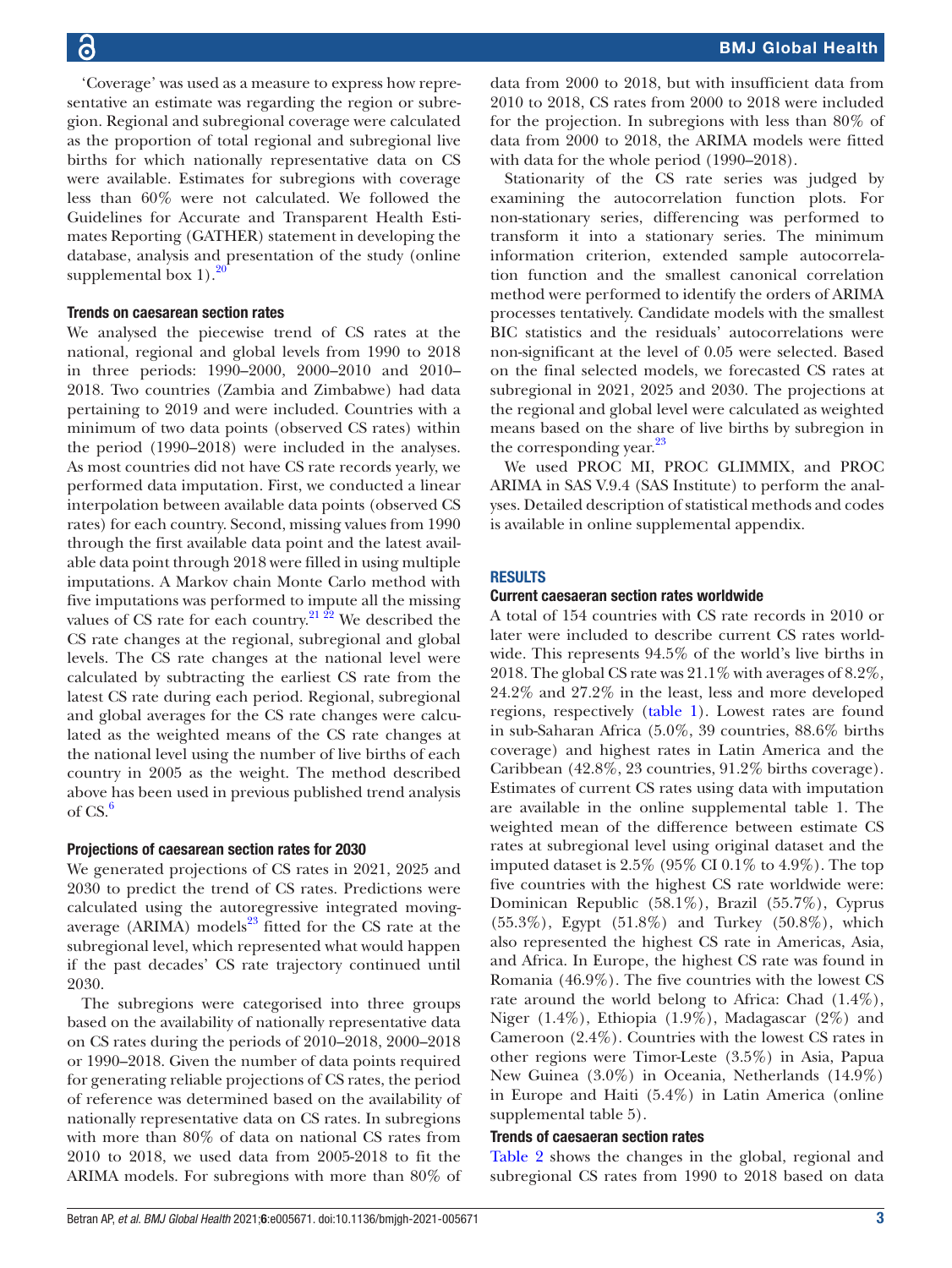<span id="page-3-0"></span>

|                                                 | Table 1 Caesarean section (CS) rates in countries categorised according to United Nations geographical grouping in 2018* |               |                           |  |  |  |  |
|-------------------------------------------------|--------------------------------------------------------------------------------------------------------------------------|---------------|---------------------------|--|--|--|--|
| Region/subregion                                | Estimated CS rate (%, 95% CI) Range (min-max, %)                                                                         |               | Coverage of estimates (%) |  |  |  |  |
| Africa $(n=44)$                                 | 9.2 (5.2 to 13.2)                                                                                                        | $1.4 - 51.8$  | 89.9                      |  |  |  |  |
| Northern Africa (n=5)                           | 32.0 (5.9 to 58.2)                                                                                                       | $9.1 - 51.8$  | 97.8                      |  |  |  |  |
| Sub-Saharan Africa (n=39)                       | $5.0$ (3.5 to 6.6)                                                                                                       | $1.4 - 50.7$  | 88.6                      |  |  |  |  |
| Asia $(n=40)$                                   | 23.1 (19.9 to 26.3)                                                                                                      | $3.5 - 55.3$  | 96.7                      |  |  |  |  |
| Central Asia (n=5)                              | 12.5 (6.5 to 18.4)                                                                                                       | $5.3 - 18$    | 100                       |  |  |  |  |
| Eastern Asia (n=5)                              | 33.7 (27.3 to 40.1)                                                                                                      | 12.9-39.1     | 100                       |  |  |  |  |
| South-eastern Asia (n=8)                        | 15.9 (9.6 to 22.3)                                                                                                       | $3.5 - 32.7$  | 95.1                      |  |  |  |  |
| Southern Asia (n=7)                             | 19.0 (13.7 to 24.3)                                                                                                      | $6.6 - 40$    | 96.3                      |  |  |  |  |
| Western Asia (n=15)                             | 31.7 (22.7 to 40.6)                                                                                                      | $4.8 - 55.3$  | 91.0                      |  |  |  |  |
| Europe $(n=38)$                                 | 25.7 (23.4 to 28.0)                                                                                                      | 14.9-46.9     | 98.8                      |  |  |  |  |
| Eastern Europe (n=10)                           | 25.0 (18.7 to 31.3)                                                                                                      | 17.9-46.9     | 100                       |  |  |  |  |
| Northern Europe (n=10)                          | 25.3 (21.5 to 29.1)                                                                                                      | 15.9-32.6     | 100                       |  |  |  |  |
| Southern Europe (n=11)                          | 30.1 (27.5 to 32.7)                                                                                                      | $21.2 - 34.1$ | 93.0                      |  |  |  |  |
| Western Europe (n=7)                            | 24.2 (18.3 to 30.2)                                                                                                      | 14.9-32.7     | 100                       |  |  |  |  |
| Americas (n=25)                                 | 39.3 (34.6 to 44.0)                                                                                                      | $5.4 - 58.1$  | 93.7                      |  |  |  |  |
| Latin America and the Caribbean<br>$(n=23)$     | 42.8 (37.6 to 48.0)                                                                                                      | $5.4 - 58.1$  | 91.2                      |  |  |  |  |
| Northern America (n=2)                          | 31.6 (20.5 to 42.8)                                                                                                      | $28.8 - 31.9$ | 100                       |  |  |  |  |
| Oceania $(n=7)$                                 | 21.4 (6.6 to 36.2)                                                                                                       | $3.0 - 34.6$  | 96.4                      |  |  |  |  |
| Australia and New Zealand (n=2)                 | 33.5 (1.9 to 65.1)                                                                                                       | $27.9 - 34.6$ | 100                       |  |  |  |  |
| Melanesia, Micronesia, and Polynesia<br>$(n=5)$ | 3.6 (0.7 to 6.6)                                                                                                         | $3.0 - 17.4$  | 91.6                      |  |  |  |  |
| World total (n=154)                             | 21.1 (18.8 to 23.3)                                                                                                      | $1.4 - 58.1$  | 94.5                      |  |  |  |  |
| More developed countries (n=45)                 | 27.2 (25.2 to 29.2)                                                                                                      | 14.9-55.3     | 99.3                      |  |  |  |  |
| Less developed countries (n=70)                 | 24.2 (20.9 to 27.5)                                                                                                      | $2.4 - 58.1$  | 94.6                      |  |  |  |  |
| Least developed countries (n=39)                | 8.2 (5.2 to 11.2)                                                                                                        | $1.4 - 32.7$  | 92.0                      |  |  |  |  |

\*Countries with the latest CS rate record available in 2010 or late were included.

from 159 countries covering 96.9% of live births worldwide. Changes of CS rates in the Melanesia, Micronesia and Polynesia were not calculated due to the low data coverage in this subregion (10.5%). [Figure](#page-5-0) 1 depicts the regional and subregional trends of CS rates by the UN geographical grouping (one panel for each region). During the whole period, the CS rates increased in all subregions.

Worldwide, the average CS rate increased 19 percentage points from 1990 to 2018 ([table](#page-4-0) 2). The increase was largest in less developed countries (22.9 percentage points) and smallest in least developed countries (8.6 percentage points). Subregions with the greatest increases were Eastern Asia, Western Asia and Northern Africa (44.9, 34.7 and 31.5 percentage points, respectively) while sub-Saharan Africa with 3.6 percentage points of increase and Northern America with 9.5 percentage points of increase had the lowest rise. Compared with the 1990–2000 and 2010– 2018, the largest increases occurred in 2000–2010. The only reduction in CS rates was observed in Northern America during the period 2010–2018 (0.5 percentage points).

Over the whole period, Turkey, Andorra and Egypt have shown an increase in CS rate of more than 50 percentage points; China, Dominican Republic, Romania, Mauritius, Georgia and Paraguay present an increase of more than 40 percentage points. [Online](https://dx.doi.org/10.1136/bmjgh-2021-005671) [supplemental figure 1](https://dx.doi.org/10.1136/bmjgh-2021-005671) shows the top 10 countries with the largest increase from 1990 to 2018 and separately for each of the three periods studied (1990–2000, 2000–2010 and 2010–2018).

#### Projections of caesarean section rates for 2021–2030

Projections for Northern Europe and Northern America were based on data from 2005 to 2018. Projection for Central Asia was based on data from 2000 to 2018. For all the other subregions, projections were developed based on data for the whole period (1990–2018). [Online](https://dx.doi.org/10.1136/bmjgh-2021-005671) [supplemental table 2](https://dx.doi.org/10.1136/bmjgh-2021-005671) presents the number of observed CS rate data points and sampling period for forecasting in each subregion.

We estimated that the global average of the CS rate will increase from the current 21.1% to 28.5% (95% CI 23.9% to 33.1%) with more than 38million caesarean births in 2030 [\(online supplemental tables 3 and 4](https://dx.doi.org/10.1136/bmjgh-2021-005671)).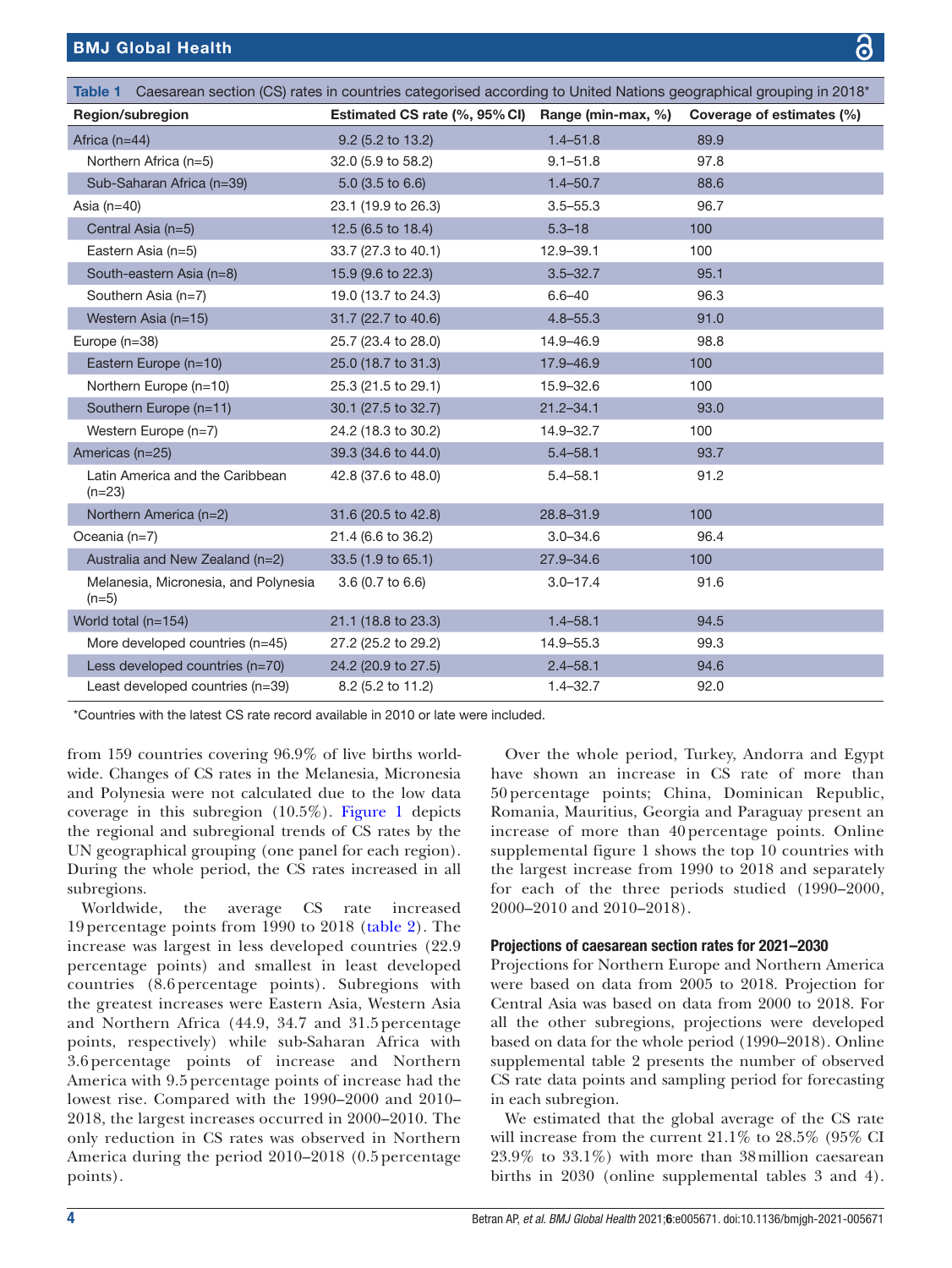<span id="page-4-0"></span>

| Table 2 Caesarean section (CS) rate changes in regions/subregions from 1990 to 2018 |                                       |                |                 |                          |                         |                           |                      |  |  |
|-------------------------------------------------------------------------------------|---------------------------------------|----------------|-----------------|--------------------------|-------------------------|---------------------------|----------------------|--|--|
| Region/<br>subregion*<br>Ν                                                          |                                       |                | Coverage<br>(%) | Rate changes (%, 95% CI) |                         |                           |                      |  |  |
|                                                                                     |                                       |                |                 | 1990-2000                | 2000-2010               | 2010-2018                 | 1990-2018            |  |  |
|                                                                                     | Africa                                | 48             | 94.4            | 1.5 (0.7 to 2.4)         | 3.7 (1.5 to 5.8)        | 2.3 (1.3 to 3.3)          | 7.5 (3.7 to 11.3)    |  |  |
|                                                                                     | Northern Africa                       | 5              | 97.4            | 6.2 (0.4 to 12.0)        | 16.2 (-2.2 to 34.7)     | 9.1 (3.3 to 14.8)         | 31.5 (2.6 to 60.5)   |  |  |
|                                                                                     | Sub-Saharan<br>Africa                 | 43             | 93.9            | $0.8$ (0.3 to 1.3)       | 1.6 $(1.1$ to 2.2)      | 1.2 (0.8 to 1.6)          | 3.6 (2.4 to 4.8)     |  |  |
|                                                                                     | Asia                                  | 42             | 98.4            | 6.2 (5.1 to 7.2)         | 10.6 (8.1 to 13.1)      | 7.7 (5.9 to 9.6)          | 24.5 (19.5 to 29.4)  |  |  |
|                                                                                     | Central Asia                          | 5              | 100             | 1.8 (0.3 to 3.2)         | 4.8 (2.3 to 7.2)        | 3.4 (2.1 to 4.8)          | 9.9 (5.2 to 14.6)    |  |  |
|                                                                                     | Eastern Asia                          | 5              | 100             | 8.7 (5.4 to 11.9)        | 20.9 (11.3 to 30.4)     | 15.3 (9.0 to 21.6)        | 44.9 (28.8 to 60.9)  |  |  |
|                                                                                     | South-eastern<br>Asia                 | 8              | 90.1            | 4.5 (1.7 to 7.3)         | 6.7 (4.1 to 9.3)        | 4.5 (1.5 to 7.6)          | 15.8 (8.7 to 22.8)   |  |  |
|                                                                                     | Southern Asia                         | 8              | 100             | 4.8 (3.3 to 6.3)         | 6.7 (4.2 to 9.3)        | 4.9 (1.9 to 7.9)          | 16.4 (10.9 to 21.9)  |  |  |
|                                                                                     | <b>Western Asia</b>                   | 16             | 99.0            | 12.1 (9.0 to 15.2)       | 12.9 (7.2 to 18.6)      | 9.7 (7.3 to 12.0)         | 34.7 (24.0 to 45.3)  |  |  |
|                                                                                     | Europe                                | 38             | 98.5            | 7.1 (6.1 to 8.1)         | 7.3 (5.9 to 8.7)        | 4.5 (3.5 to 5.5)          | 18.9 (16.1 to 21.8)  |  |  |
|                                                                                     | Eastern Europe                        | 10             | 100             | 7.9 (5.9 to 9.8)         | 9.7 (6.8 to 12.7)       | 6.3 (4.6 to 7.9)          | 23.9 (17.7 to 30.0)  |  |  |
|                                                                                     | Northern Europe 10                    |                | 100             | 7.4 (5.4 to 9.5)         | 3.8 (2.3 to 5.2)        | 2.8 (1.0 to 4.5)          | 14.0 (9.8 to 18.1)   |  |  |
|                                                                                     | Southern Europe 11                    |                | 92.4            | 9.3 (7.3 to 11.2)        | 6.1 (3.3 to 8.9)        | 5.4 (3.1 to 7.7)          | 20.7 (16.2 to 25.3)  |  |  |
|                                                                                     | Western Europe 7                      |                | 100             | 4.3 (2.9 to 5.7)         | 6.6 (3.3 to 9.9)        | $2.1$ (0.1 to 4.1)        | 13.0 (7.1 to 18.9)   |  |  |
|                                                                                     | Americas                              | 25             | 96.0            | 5.6 (3.1 to 8.2)         | 11.2 (9.5 to 12.8)      | 3.5 (1.7 to 5.3)          | 20.3 (15.1 to 25.5)  |  |  |
|                                                                                     | Latin America<br>and the<br>Caribbean | 23             | 94.3            | 7.8 (5.2 to 10.4)        | 11.8 (9.9 to 13.8)      | 5.2 (3.5 to 6.9)          | 24.9 (19.5 to 30.3)  |  |  |
|                                                                                     | Northern<br>America                   | $\overline{c}$ | 100             | $0.5$ (-14.2 to 15.2)    | $9.5$ ( $-7.2$ to 26.2) | $-0.5$ ( $-17.5$ to 16.4) | $9.5$ (-5.4 to 24.5) |  |  |
|                                                                                     | Oceania†                              | 6              | 60.8            | 4.7 (1.3 to 8.2)         | 6.6 (2.2 to 11)         | 4.4 (2.2 to 6.7)          | 15.8 (5.9 to 25.6)   |  |  |
|                                                                                     | Australia and<br>New Zealand          | $\overline{2}$ | 100             | $5.4$ (-6.8 to 17.6)     | 7.3 (-19.7 to 34.3)     | 4.8 $(-0.2$ to 9.8)       | 17.5 (-26.6 to 61.7) |  |  |
|                                                                                     | World total                           | 159            | 96.9            | 5.0 (4.3 to 5.6)         | 8.7 (7.5 to 9.9)        | 5.7 (4.8 to 6.5)          | 19.4 (16.9 to 21.9)  |  |  |
|                                                                                     | More developed<br>countries           | 45             | 99.1            | 4.8 (3.7 to 6.0)         | 7.6 (6.5 to 8.7)        | 2.6 (1.6 to 3.6)          | 15.1 (12.7 to 17.4)  |  |  |
|                                                                                     | Less developed<br>countries           | 75             | 98.8            | 6.0 (5.0 to 7.0)         | 10.2 (8.3 to 12.2)      | 6.7 (5.4 to 8.0)          | 22.9 (19.1 to 26.8)  |  |  |
|                                                                                     | Least developed 39<br>countries       |                | 89.5            | 1.4 $(1.0 to 1.8)$       | 3.7 (2.2 to 5.3)        | 3.4 (1.9 to 5.0)          | 8.6 (5.3 to 11.8)    |  |  |

\*Countries categorised according to the UN geographical grouping.

†Changes of CS rates in Melanesia, Micronesia and Polynesia are not presented due to the low coverage in this subregion (10.5%).

Nearly 80% of these CS will be conducted in less developed countries, 9.4% in least developed countries and 11.7% in more developed countries. [Figure](#page-5-0) 1 depicts projections of the CS rate by region and development status for the present decade. By 2030, the CS rate will be similar in more and in less developed countries at 36.6% (95% CI 31.7% to 41.4%) and 36.5% (95% CI 32.7% to 40.3%), respectively [\(figure](#page-5-0) 1A). In least developed countries, the CS rate will be 11.8% (95% CI 9.7% to 13.8%). In Africa, while the Northern subregion will surge to 48.1% (95% CI 37.4% to 58.8%) CS rate in 2030, the sub-Saharan subregion will remain with the lowest rate at 7.1% (95% CI 6.4% to 7.9%) [\(figure](#page-5-0) 1B). [Figure](#page-5-0) 1C shows that two subregions will reach the 50% threshold in Asia by 2030: Eastern and Western Asia with CS rates at 63.4% (95% CI 52.9% to 74.0%) and

50.2% (95% CI 47.4% to 52.9%). By contrast, Central Asia presents the lowest prediction in this region with a CS rate of 13.3% (95% CI 2.0% to 24.6%). Projections for the Americas showed that in Latin America and the Caribbean 54.3% (95% CI 48.3% to 60.2%) of women will give birth by CS in 2030 while the predicted 33.8% (95% CI 22.8% to 44.8%) in Northern America reveals a small change in the use of CS [\(figure](#page-5-0) 1D). Projections for Europe are shown in [figure](#page-5-0) 1E. Highest CS rates are predicted in Southern Europe at 47% (95% CI 38.8% to 53.3%), while CS will be used in 27.6% (95% CI 16.2% to 39.1%) of the births in Northern Europe with almost no change during the current decade. The use of CS will continue to increase in Australia and New Zealand up to 45% (95% CI 38.1% to 52.0%) in 2030 ([figure](#page-5-0) 1E). Projections for the Melanesia, Micronesia and Polynesia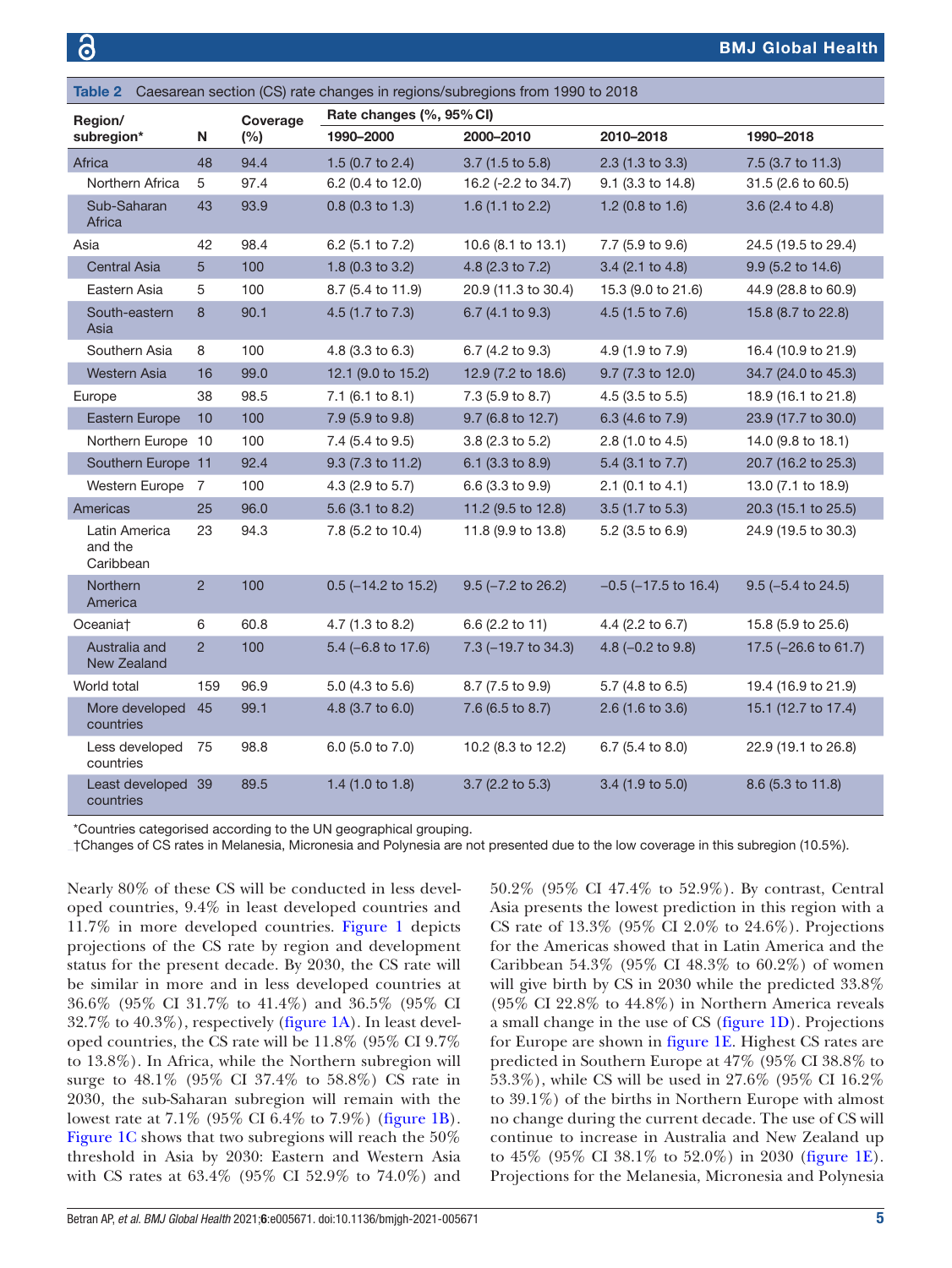

<span id="page-5-0"></span>Figure 1 Trends (1990–2018) and projections (2030) in global, regional and subregional estimates of CS rates. Solid lines are trend estimates and dotted lines are projections. (A) World; (B) Africa; (C) Asia; (D) Americas; (E) Europe; (F) Oceania. Rates and projections for the Melanesia, Micronesia, and Polynesia were not calculated due to the low coverage of data in this subregion of Oceania.

were not calculated due to the low data coverage in this subregion (10.5%).

#### **DISCUSSION**

Our estimates suggest that the current global CS rate is around 21%. While CS rates have steadily increased worldwide in the last three decades, sub-Saharan Africa continues to present the lowest CS rates and Latin America and the Caribbean remain at the highest. The projection of CS rates to 2021–2030 suggests that by 2030 the global CS rate will be nearing 30% with 38million CS being performed in 2030 worldwide. Sub-Saharan Africa is expected to remain well below the 10% CS rate threshold while CS may become the most frequent mode of birth in Eastern and Western Asia, and Latin America.

Both trends and projections show a 'two-speed growth' in Africa which results in two different emergencies in this continent. A policy dialogue for research on determinants and for action to improve intrapartum quality of care may be prioritised in Northern Africa while in sub-Saharan Africa, international support to strengthen health systems remains essential to deliver crucial interventions.<sup>4</sup> It is noteworthy that trends over last decade showed some signs of stabilisation in more developed regions such as Northern and Western Europe and North America. The underlying reasons for this trend need to

be evaluated and may be complex given the multiple dimensions of the challenge. Research is needed to understand how societal, public health policies and clinical developments may have contributed to the trend.

The increase in the use of CS worldwide involves multiple factors and interactions, including women and families' preferences, health professional's views and beliefs, convenience, remuneration, healthcare organisation and financing structures. $4^{24}$  Some of these factors are country-specific, but others are universal and aligned with the values and perceptions underpinning contemporary societies. In this context, reducing overuse of CS in a sustainable manner has proven difficult to achieve and our estimates show that CS has already become the most frequent mode of birth in several countries.

Although technology has rendered CS very safe where the conditions and skills are available, this is not the case in many settings in LMIC which lack the facilities or capacity to conduct safe surgery or treat complications.<sup>[3](#page-7-15)</sup> In addition, the growing use of CS in human parturition has health implications, ranging from short-term health benefits in certain situations to increased morbidity and mortality, including the possibility of long-term health effects to both women and children, some of which are not fully understood.<sup>12</sup> In the absence of global effective interventions to revert the current trend, in 2030, the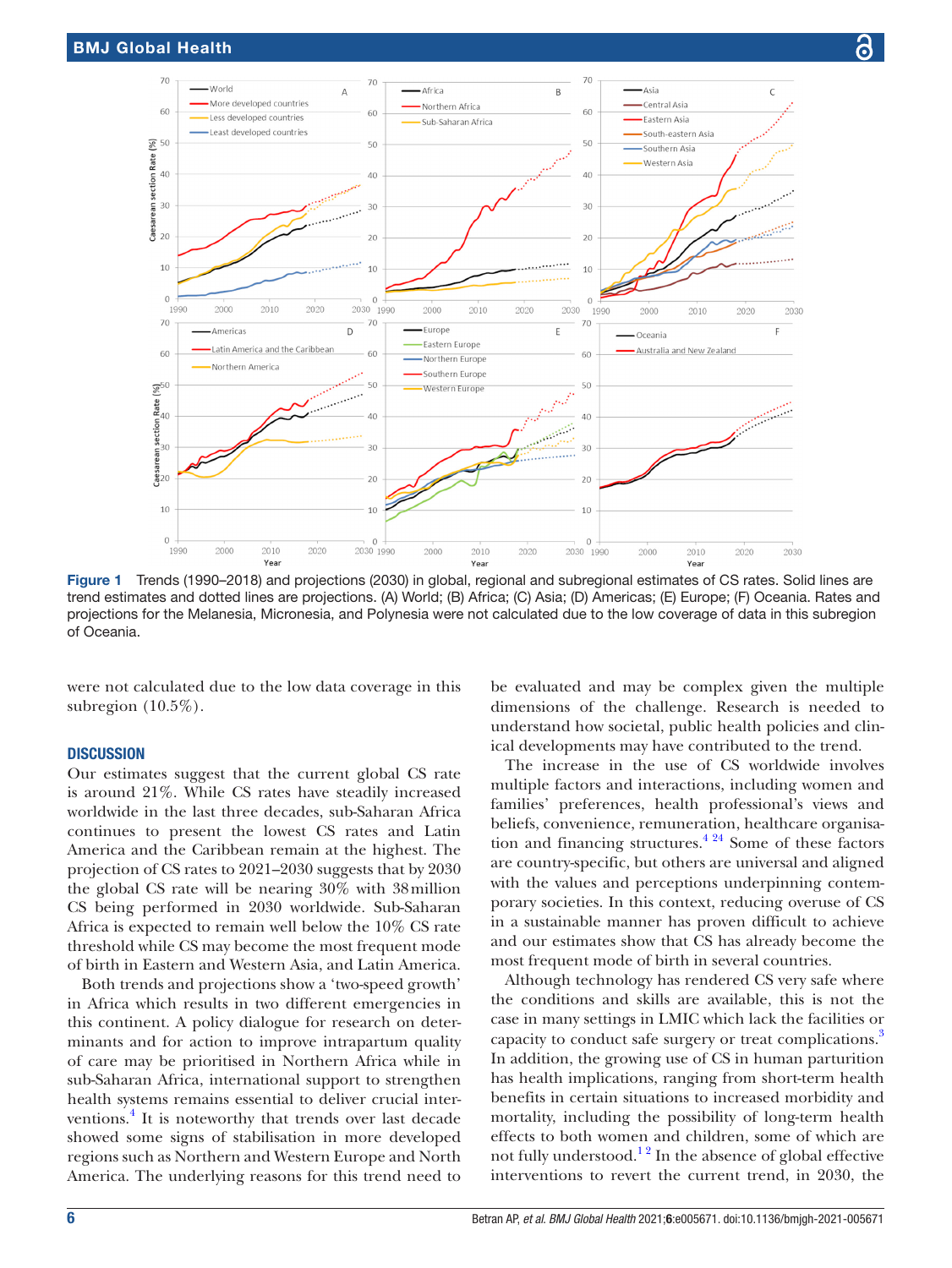CS rate in LMIC will catch up with that in more developed countries. Subregions like Northern Africa, Eastern Asia, Western Asia and Latin America will be around or beyond 50% of births by CS. Of the 38million predicted CS in 2030, only 11.7% will occur in more developed regions with about 33.5million CS occurring in less and least developed countries. Under current or similar care conditions, we hypothesise that the predicted number of CS in these regions will likely be associated with an important increase in maternal and perinatal morbidity and mortality.

Recognising the increasing weight of the non-medical factors in the decision-making of mode of birth, in 2018, WHO released recommendations on non-clinical interventions to reduce unnecessary use of the  $CS.<sup>24-25</sup>$ Implementation and success requires time and commitment because of the multiplicity of factors involved and the inherent complexity of the interactions between them.<sup>[4](#page-7-1)</sup> WHO also highlights the need to tailor interventions to local determinants and consider the views and needs of all involved in the decision-making for mode of birth.<sup>24 26–28</sup> Financial, regulatory and legislative interventions have emerged recently with focus on the reduction of unnecessary CS such as various payment methods for health workers or health organisations, financial incen-tive policies or legislatively imposed clinical guidelines.<sup>[29](#page-7-17)</sup> However, the evidence is inconclusive with inconsistent effects and low-quality evidence.

National CS rates and trends such as those included in this analysis are paramount for global monitoring but, as any average, they mask differences and inequalities within countries.<sup>[7](#page-7-18)</sup> For example, in China, large and super cities had undergone rapid increase in CS rates in 1990s and early 2000s but the CS rates in those places have actually been declining over the past decade while CS rates in rural areas have been continuously increasing. $30$  It is essential to consider the use of monitoring strategies and systems such as the Robson classification to evaluate trends of CS rates and maternal and infant outcomes in a more action-oriented and comparable manner. $5\frac{31\ 32}$ Despite the continuous growth of national CS rates globally, it should be noted that for a substantial proportion of the global population, CS need is frequently unmet, $^7$  $^7$ and no 'optimal' CS rate ensures that all women who need a CS do undergo the procedure.

#### Strength and limitations

The present estimates and projections are based on a global, broad and systematic review of CS rates' data covering more than 95% of live births worldwide. It builds on previous efforts, and the estimation methods have been further developed to limit imprecision. CS data derived from the sources used are considered reliable and are routinely used to conduct epidemiological analysis and monitor trends.<sup>[6 7 33](#page-7-2)</sup> However, a degree of caution should be exercised when considering our findings. We use various types of data sources (routine data and surveys). Most countries did not have annual records

for CS rates, and interpolation was performed. If the data in 2018 was not available, the CS rate for the latest year available (in 2010 or later) was used for all subsequent years up to 2018. This conservative assumption potentially contributed to the smaller increase estimated from 2010 to 2017. This assumption coupled with the smaller number of years included in the later period (2010–2018) may have resulted in the trend towards stabilisation of CS rates observed in our estimates during this later period (eg, flattening of some CS rate curves in [figure](#page-5-0) 1). If this is the case, the stabilisation of the rates could be a statistical artefact rather than the existence of a true CS rate ceiling. Lastly, our estimates do not consider a possible impact of the COVID-19 pandemic to the CS rates.

#### Implications for research and practice

The expanding use of CS around the world has important implications for planning the allocation of resources and care organisation in the next decade. Understanding the future demand and the gap between what is currently offered and what is likely to happen or should happen could guide investments in research and services, capacity building and infrastructure. The evidence is building for non-medicalised birth and when possible, minimal interference with physiological processes is preferable.<sup>34</sup> Acquiring a complete understanding of the long-term effects for women, children and the civilisation itself should be considered a research priority in the next decade. Addressing the CS double or triple burden that high maternal mortality countries face is essential to improve global maternal and newborn health and achieve the SDGs.

#### **CONCLUSION**

Current trends and projections of CS use worldwide reveal that the present-day societies are continually moving towards medicalisation and overmedicalisation of childbirth. Southern Asia and sub-Saharan African countries face a complex scenario related to women's mode of birth with morbidity and mortality associated with the unmet need, the unsafe provision of CS, and instances of overuse of the surgical procedure which drains resources and adds avoidable morbidity and mortality. If the SDGs are to be achieved within next decade, comprehensively addressing the CS issue is a global priority.

Contributors APB and JZ had the original idea. A-BM collected and curated the data. JY conducted the analysis. APB, JY, A-BM, JPS and JZ wrote the manuscript and contributed to data interpretation. All authors took responsibility for the final manuscript.

Funding UNDP/UNFPA/UNICEFUnicef/WHO/World Bank Special Programme of Research, Development and Research Training in Human Reproduction and the Bill and Melinda Gates Foundation.

Competing interests None declared.

Patient consent for publication Not required.

Provenance and peer review Not commissioned; externally peer reviewed.

Data availability statement All data relevant to the study are included in the article or uploaded as online supplemental information. No additional data.